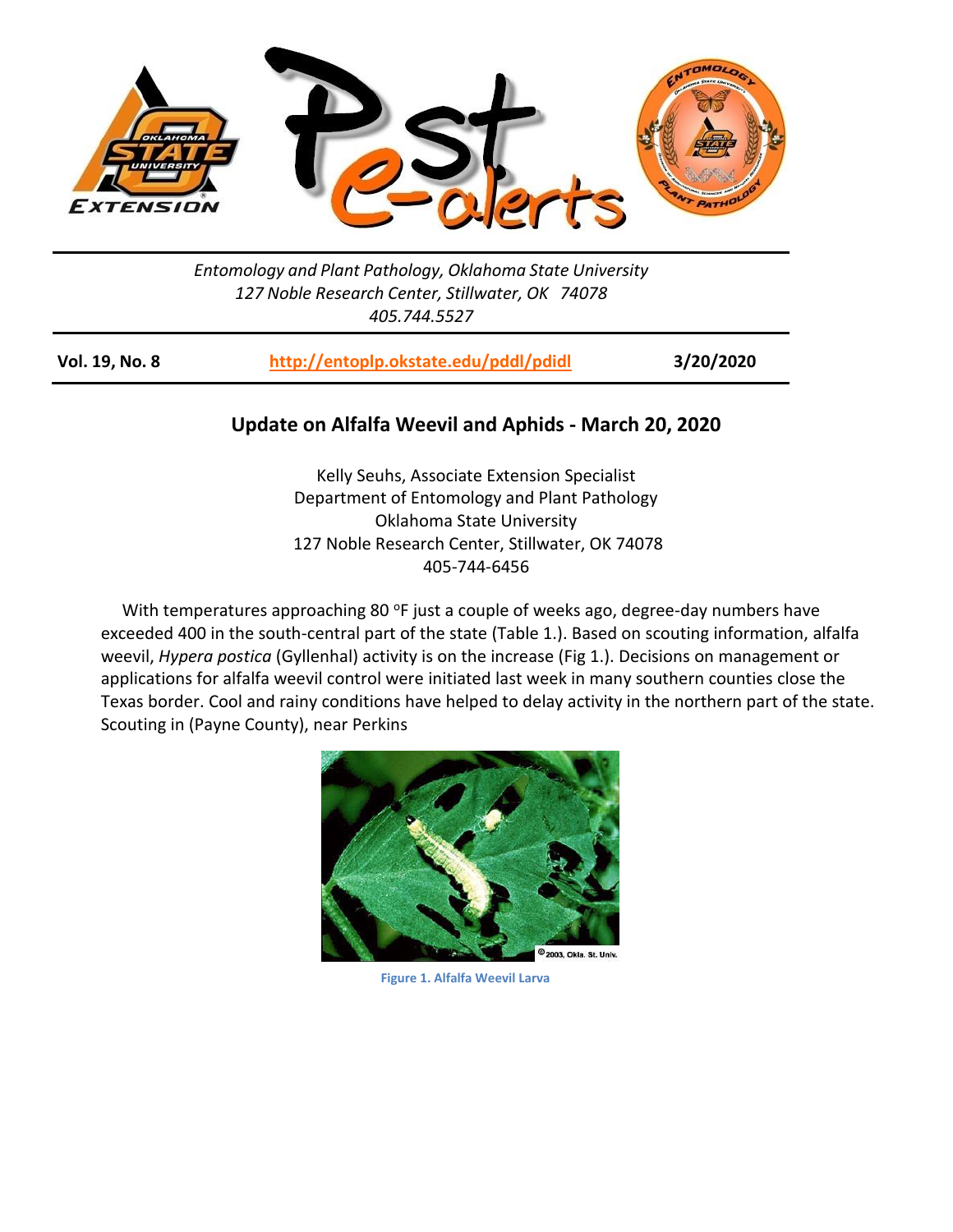Last week, producers in Tillman and Grady counties were beginning to make management decisions based on levels of (60 larvae/30 stems) (Fig. 2.). While most larvae are still small (1<sup>st</sup> or 2<sup>nd</sup> instar), alfalfa just starting spring green up is still relatively short (<6 inches) and cannot accommodate much more than .5 larvae/stem before defoliation becomes an issue. In addition, as temperatures rise, weevil populations can increase quickly. So far, I have seen minimal aphid activity in the fields I have scouted. However, early season aphid populations (predominately pea aphids and blue alfalfa aphids) at the South Central Research Station, Chickasha, Ok, prompted an early application for control in late February. Small plants, less than 3 inches tall were already showing signs of stunting, shriveling, and curling of leaves. Since then, an additional weevil application was made on (3-11-2020). Weevil numbers, even if appearing low, can create a significant threat to short alfalfa growth just out of dormancy (Fig. 3&4). As early season populations of weevil continue to grow, growers attempting to make management decisions based on increasing weevil and potentially aphid populations might consider a tank mix of some type of pyrethroid in combination with Lorsban. If alfalfa weevil larvae are small and protected within plant terminals, as noted in some of the fields we have scouted, a second application may be required before harvest.



**Figure 2. Various Instars (1-4) of Alfalfa Weevil.**

If conditions warrant another application, keep in mind the decision to make another application of insecticide must be carefully considered due to availability of registered products for that commodity, maximum rates allowed per cutting and harvest restrictions even at lower rates. It is a violation of Federal Law to use products in a manner that is inconsistent with its labeling.

**For example:** Depending on the rate, Lorsban® (Chlorpyrifos) at 8oz/acre has a 7‐day pre-harvest restriction (PHI) and up 21 days PHI when applied at 1 pint or more per acre. In addition, Lorsban® can only be applied once per cutting (at any rate). Likewise, many of the products that can be used on alfalfa for weevil control may contain mixtures of different active ingredients, and one of those ingredients may be a product already used. If weevil numbers remain relatively light, a second application may NOT be needed for weevil. However, with early season application (early to mid-March) the chance of needing at least one more application is increased. Thorough scouting on each field will be the best means of determining the status and the decisions to be made.